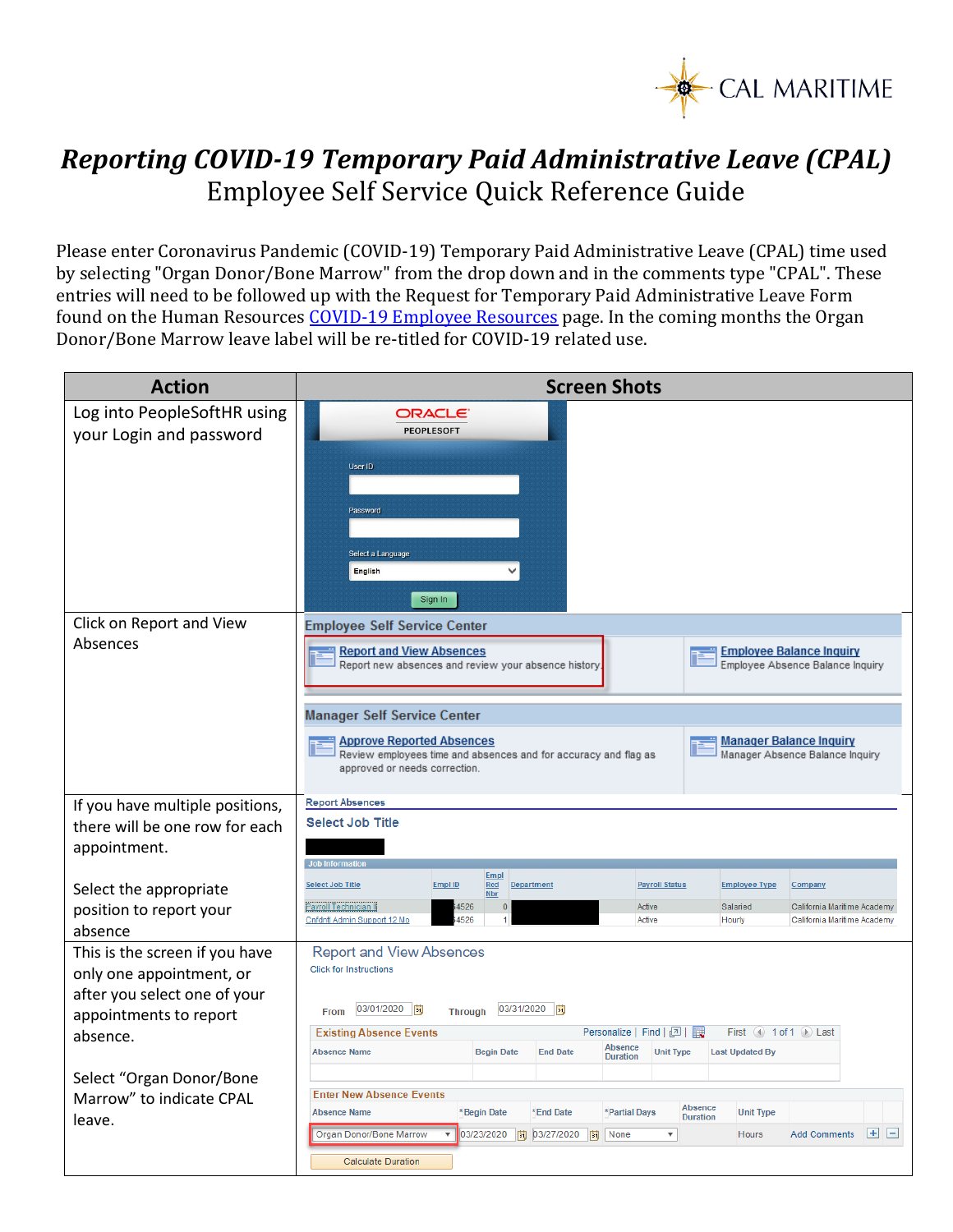

|                                                                | <b>Enter New Absence Events</b>                                                                                                                                                                                                                                                    |
|----------------------------------------------------------------|------------------------------------------------------------------------------------------------------------------------------------------------------------------------------------------------------------------------------------------------------------------------------------|
| Enter the Begin and End Dates                                  | Absence<br><b>Absence Name</b><br>*Begin Date<br><b>End Date</b><br>*Partial Days<br><b>Unit Type</b><br><b>Duration</b>                                                                                                                                                           |
|                                                                | $+$ $-$<br>Organ Donor/Bone Marrow<br>03/23/2020<br>03/23/2020<br>None<br>$\overline{\mathbf{v}}$<br>۷<br>m<br><b>Hours</b><br><b>Add Comments</b><br>Bi                                                                                                                           |
|                                                                | <b>Calculate Duration</b>                                                                                                                                                                                                                                                          |
|                                                                | <b>Enter New Absence Events</b>                                                                                                                                                                                                                                                    |
| To enter Partial Days, use ▼                                   | <b>Hours</b><br><b>Absence</b><br>Partial Days<br><b>Absence Name</b><br>*Begin Date<br>*End Date<br><b>Unit Type</b><br>per Day<br><b>Duration</b>                                                                                                                                |
| to select partial hours and                                    | $+$ $-$<br>Organ Donor/Bone Marrow<br>▼   03/23/2020   31 03/23/2020   31 Partial Hours ▼<br><b>Hours</b><br><b>Add Comments</b>                                                                                                                                                   |
| enter the appropriate hours in<br>the Hours per Day field (non | <b>Calculate Duration</b>                                                                                                                                                                                                                                                          |
| exempt only)                                                   |                                                                                                                                                                                                                                                                                    |
|                                                                |                                                                                                                                                                                                                                                                                    |
| <b>COVID-19 Temporary Paid</b>                                 | <b>Enter New Absence Events</b>                                                                                                                                                                                                                                                    |
| Administrative Leave requires                                  | Absence<br><b>Absence Name</b><br>*Begin Date<br>*End Date<br>*Partial Days<br><b>Unit Type</b><br><b>Duration</b>                                                                                                                                                                 |
| the employee to indicate                                       | $+$ $-$<br>Organ Donor/Bone Marrow<br>$\bullet$ 03/23/2020<br>同 03/23/2020<br>$\overline{\mathbf{v}}$<br><b>Add Comments</b><br>Ħ<br>None<br>Hours                                                                                                                                 |
| "CPAL" in the comments                                         |                                                                                                                                                                                                                                                                                    |
| section                                                        |                                                                                                                                                                                                                                                                                    |
|                                                                |                                                                                                                                                                                                                                                                                    |
| <b>Add Comments</b>                                            |                                                                                                                                                                                                                                                                                    |
| Click <sup>1</sup>                                             |                                                                                                                                                                                                                                                                                    |
| <b>Absence Event Comments</b>                                  | <b>Absence Event Comments</b>                                                                                                                                                                                                                                                      |
| window will open.                                              | Enter comments to be associated with the absence event and click the Save Comments                                                                                                                                                                                                 |
|                                                                | button to save them. To return without saving click the Return to Entry Page link.                                                                                                                                                                                                 |
| <b>Enter CPAL</b>                                              |                                                                                                                                                                                                                                                                                    |
|                                                                | CPAL                                                                                                                                                                                                                                                                               |
| Save Comments<br>Click on                                      |                                                                                                                                                                                                                                                                                    |
|                                                                |                                                                                                                                                                                                                                                                                    |
|                                                                |                                                                                                                                                                                                                                                                                    |
|                                                                |                                                                                                                                                                                                                                                                                    |
|                                                                |                                                                                                                                                                                                                                                                                    |
|                                                                |                                                                                                                                                                                                                                                                                    |
|                                                                | <b>Save Comments</b>                                                                                                                                                                                                                                                               |
| Calculate Duration                                             | <b>Enter New Absence Events</b>                                                                                                                                                                                                                                                    |
| Click on                                                       | <b>Hours</b><br>Absence<br>*End Date<br><b>Absence Name</b><br>*Begin Date<br>*Partial Days<br><b>Unit Type</b><br>per Day<br><b>Duration</b>                                                                                                                                      |
| Note that the Absence                                          | 国国<br>Organ Donor/Bone Marrow<br>$\bullet$ 03/23/2020<br>03/23/2020<br>Partial Hours v<br><b>Edit Comments</b><br>Bt<br>BU<br>Hours<br>4                                                                                                                                           |
| Duration and Unit Type are                                     | <b>Calculate Duration</b>                                                                                                                                                                                                                                                          |
| filled in after calculation                                    | <b>Enter New Absence Events</b><br><b>Absence</b><br><b>Hours</b>                                                                                                                                                                                                                  |
|                                                                | *Partial Days<br><b>Absence Name</b><br>*Begin Date<br>*End Date<br><b>Unit Type</b><br>per Day<br><b>Duration</b><br>$+$ $-$<br><b>Organ Donor/Bone Marrow</b><br>$\bullet$ 03/23/2020<br>Ħ<br>03/23/2020<br>Partial Hours v<br>4.00<br>4.00 Hours<br><b>Edit Comments</b><br>Fil |
|                                                                |                                                                                                                                                                                                                                                                                    |
|                                                                | <b>Enter New Absence Events</b><br><b>Hours</b><br>Absence<br><b>Absence Name</b><br>*Begin Date<br>*End Date<br>*Partial Days<br><b>Unit Type</b>                                                                                                                                 |
| Review the completed<br>information carefully, and             | per Day<br><b>Duration</b><br>$+$ $-$<br>Organ Donor/Bone Marrow<br>$\bullet$ 03/23/2020<br>同 03/23/2020<br>Partial Hours v<br>4.00<br>4.00 Hours<br><b>Edit Comments</b><br>BU                                                                                                    |
| Submit                                                         | <b>Calculate Duration</b>                                                                                                                                                                                                                                                          |
| click                                                          | <b>Timesheet</b>                                                                                                                                                                                                                                                                   |
|                                                                | To the best of my knowledge and belief, the information<br>submitted is accurate and in full compliance with legal<br>and CSU policy requirements.                                                                                                                                 |
|                                                                | Submit                                                                                                                                                                                                                                                                             |